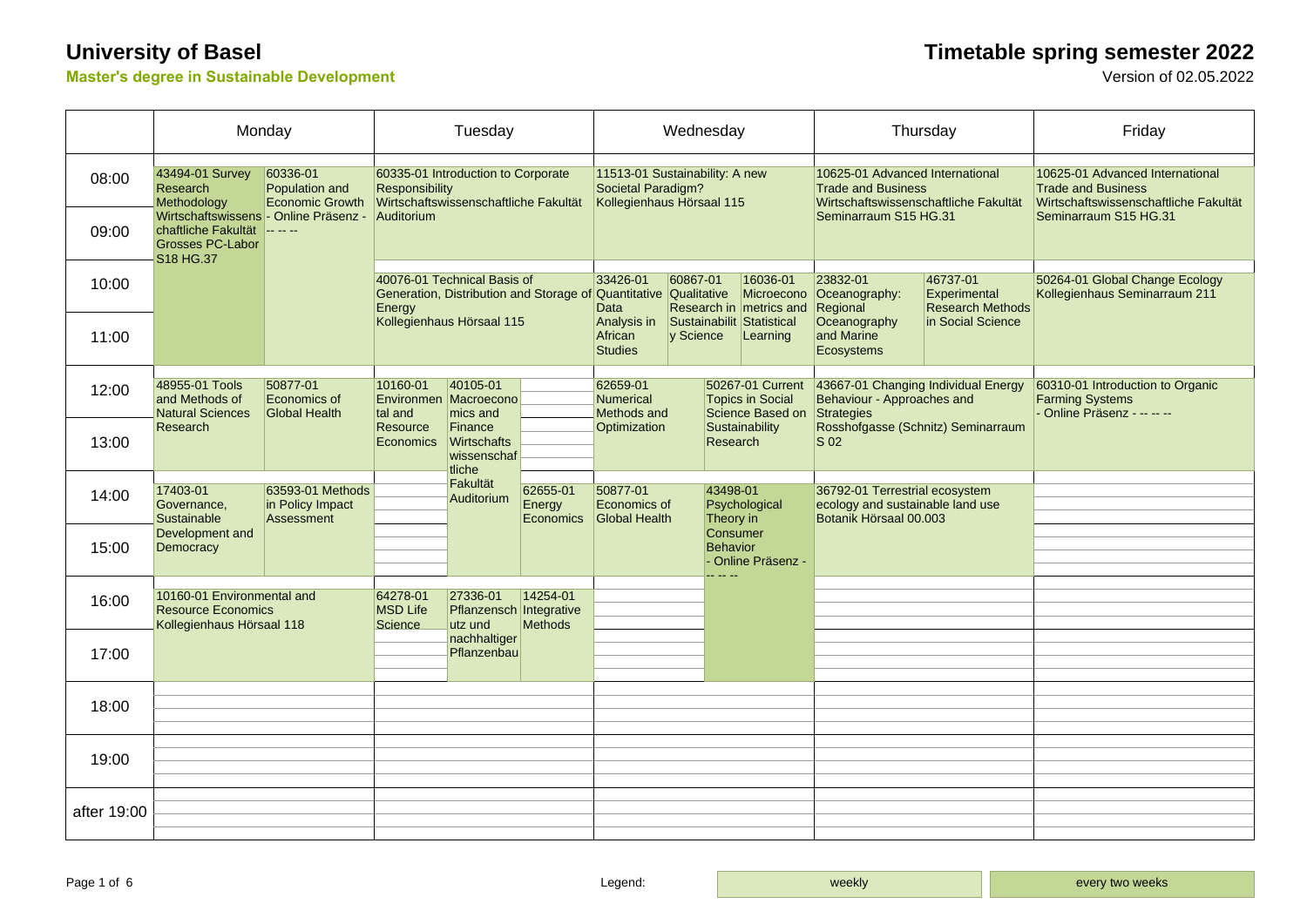**Master's degree in Sustainable Development** Version of 02.05.2022

### **University of Basel Timetable spring semester 2022**

#### **10160-01 Lecture: Environmental and Resource Economics**

Mo 16:15-18:00 Kollegienhaus, Hörsaal 118 Tu 12:15-14:00 Kollegienhaus, Hörsaal 118 Interval: weekly The course will be taught "in class". Livestream only for students with really good reason (quarantine, ...), no recording. Lecturer(s): Noëlle Fricker, Frank Christian Krysiak, Christian Nolde

#### **10625-01 Lecture: Advanced International Trade and Business**

Th 08:15-10:00 Wirtschaftswissenschaftliche Fakultät, Seminarraum S15 HG.31 Fr 08:15-10:00 Wirtschaftswissenschaftliche Fakultät, Seminarraum S15 HG.31 Interval: weekly Lecturer(s): Rolf Weder

#### **11513-01 Lecture with practical courses: Sustainability: A new Societal Paradigm?**

We 08:15-10:00 Kollegienhaus, Hörsaal 115 Interval: weekly Lecturer(s): Paul Burger

#### **14254-01 Seminar: Integrative Methods**

Tu 16:15-18:00 Bernoullistrasse 14/16, Kleiner Seminarraum 02.001 Interval: weekly Lecturer(s): Paul Burger

#### **16036-01 Lecture: Microeconometrics and Statistical Learning**

We 10:15-12:00 Wirtschaftswissenschaftliche Fakultät, Seminarraum S15 HG.31 Interval: weekly The course will be taught "in class". Lecturer(s): Christian Kleiber

#### **17403-01 Seminar: Governance, Sustainable Development and Democracy**

Mo 14:15-16:00 Alte Universität, Seminarraum -201 Interval: weekly Lecturer(s): Rony Emmenegger

#### **17691-01 Lecture: International Trade, Resources and the Environment (not displayed in timetable)** Mo 14:15-16:00 Wirtschaftswissenschaftliche Fakultät, Seminarraum S15 HG.31 Interval: Block The course will be taught "in - class".

Lecturer(s): M. Scott Taylor

**23832-01 Lecture: Oceanography: Regional Oceanography and Marine Ecosystems** Th 10:15-12:00 Bernoullistrasse 30/32, Hörsaal 103 Interval: weekly Lecturer(s): Moritz Lehmann

### **23839-01 Lecture with practical courses: Introduction to Research Projects of Environmental Geosciences and Biogeochemistry (not displayed in timetable)**

Fr 09:00-17:30 Bernoullistrasse 30/32, Hörsaal 223 Interval: irregular Vorbesprechung 3.3.22, 12:00-12:30 online, 3 Termine: 25.3., 22.4., 20.5. Lecturer(s): Christine Alewell, Sarah Nemiah Ladd, Moritz Lehmann

**24172-01 Field trip: Marine Biological Considerations at the Strait of Gibraltar (not displayed in timetable)** Tu 18:15-19:15 Vesalianum, Seminarraum (O2.02) Interval: irregular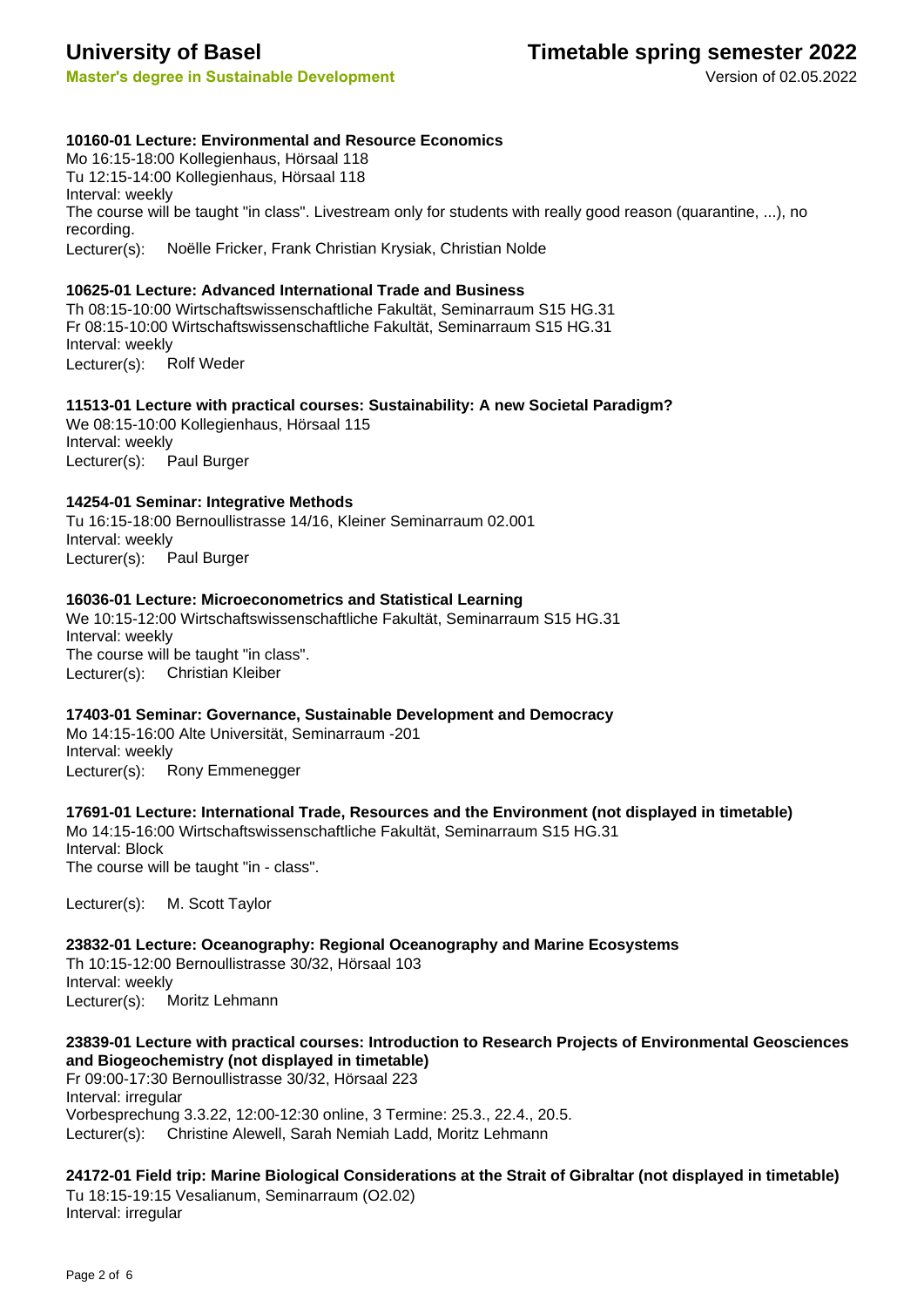### **Master's degree in Sustainable Development** Master's degree in Sustainable Development

**University of Basel Timetable spring semester 2022**

preliminary meeting: 01.03.22: 18.15h preparation day: will be agreed with participants (date will be in June) field trip: Sun 26.06. (arrival day) to Sun 03.07.22 (deparature day) Lecturer(s): Karen Bussmann, Patricia Holm

#### **27336-01 Lecture: Pflanzenschutz und nachhaltiger Pflanzenbau**

Tu 16:15-18:00 Botanik Interval: weekly Lecturer(s): Pascale Flury, Dominik Klauser

#### **33426-01 Seminar: Quantitative Data Analysis in African Studies**

We 10:15-12:00 Rheinsprung 21, Seminarraum 00.004 Interval: weekly Lecturer(s): Elisio Macamo

#### **36792-01 Lecture: Terrestrial ecosystem ecology and sustainable land use**

Th 14:15-16:00 Botanik, Hörsaal 00.003 Interval: weekly Lecturer(s): Ansgar Kahmen

**40076-01 Lecture with practical courses: Technical Basis of Generation, Distribution and Storage of Energy** Tu 10:15-12:00 Kollegienhaus, Hörsaal 115 Interval: weekly Lecturer(s): Wolfgang Hoffelner

#### **40105-01 Lecture: Macroeconomics and Finance**

Tu 12:15-16:00 Wirtschaftswissenschaftliche Fakultät, Auditorium Interval: weekly The course will be taught in - class with a simoultaneous live-stream. Lecturer(s): Andreas Freitag, Lukas Hitz, Heinz Zimmermann

#### **43494-01 Colloquium: Survey Research Methodology**

Mo 08:15-12:00 Wirtschaftswissenschaftliche Fakultät, Grosses PC-Labor S18 HG.37 Interval: every two weeks The course will be taught "in class". Lecturer(s): Daniel Auer

#### **43498-01 Colloquium: Psychological Theory in Consumer Behavior**

We 14:15-18:00 - Online Präsenz - Interval: every two weeks The course will be taught online per Zoom. Lecturer(s): C. Miguel Brendl

#### **43667-01 Seminar: Changing Individual Energy Behaviour - Approaches and Strategies**

Th 12:15-14:00 Rosshofgasse (Schnitz), Seminarraum S 02 Interval: weekly Lecturer(s): Iljana Schubert

**46737-01 Seminar: Experimental Research Methods in Social Science** Th 10:15-12:00 Bernoullistrasse 14/16, Kleiner Seminarraum 02.001 Interval: weekly Lecturer(s): Iljana Schubert

**47275-01 Seminar: Public Economics (not displayed in timetable)** Th 14:15-16:00 Wirtschaftswissenschaftliche Fakultät, Seminarraum S14 HG.32 Interval: irregular The seminar will take place in-class. Lecturer(s): Beat Hintermann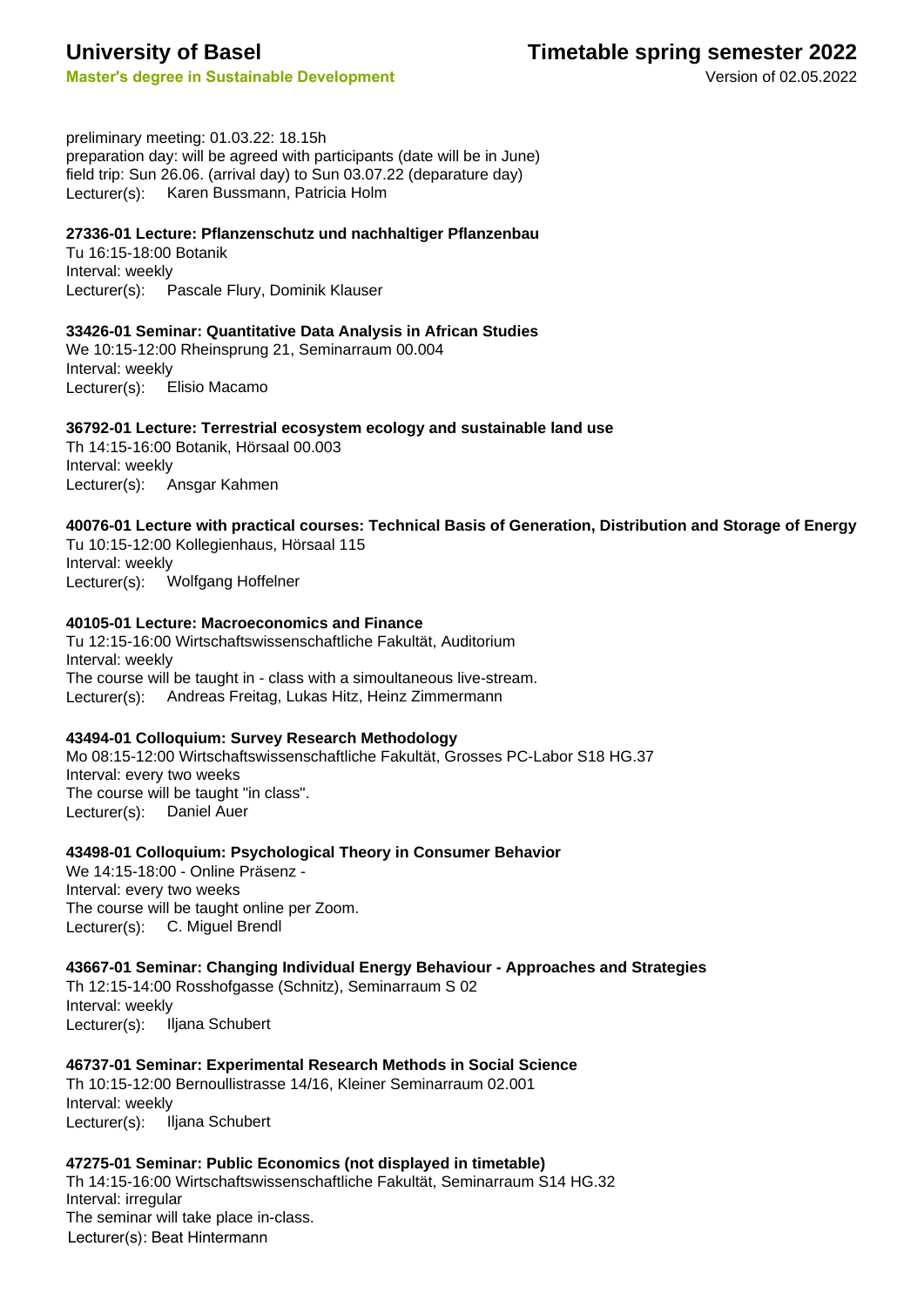# **University of Basel**

**Master's degree in Sustainable Development**

Version of 02.05.2022

#### **48955-01 Seminar: Tools and Methods of Natural Sciences Research**

Mo 12:15-14:00 Kollegienhaus, Hörsaal 115 Interval: weekly Lecturer(s): Joschka Wiegleb

#### **49078-01 Course: Research Design Master's Thesis (not displayed in timetable)**

Mo 08:15-10:00 Kollegienhaus, Mehrzweckraum 035 Interval: irregular Meetings for all participants on Mondays, 08.15 to 10h am on the following dates: 21.02.22; 14.03.22; 04.04.22 and 25.04.22 Lecturer(s): Paul Burger, Patricia Holm, Frank Christian Krysiak

#### **50260-01 Lecture: Ecology and Evolution (not displayed in timetable)**

We 14:15-16:00 Kollegienhaus, Hörsaal 117 Interval: irregular 14.15 to 15.45h, lecture days: 02.03.,16.03.,30.03.,27.04., 04.05., and 18.05.22. Final examination on 01.06.22 Lecturer(s): Jan Beck

#### **50264-01 Lecture with practical courses: Global Change Ecology**

Fr 10:15-12:00 Kollegienhaus, Seminarraum 211 Interval: weekly Lecturer(s): Philipp Hirsch

#### **50267-01 Seminar: Current Topics in Social Science Based on Sustainability Research**

We 12:15-14:00 Vesalianum, Seminarraum (O2.02) Interval: weekly Lecturer(s): Annika Sohre

#### **50399-01 Colloquium: Introduction to Ongoing MSD Master's Thesis (not displayed in timetable)**

Fr 14:15-19:00 - Online Präsenz - Interval: irregular 04.03.22; 22.04.22; and 03.06.22, for details see section comments (Bemerkungen).

Lecturer(s): Paul Burger, Patricia Holm, Frank Christian Krysiak

#### **50729-01 Project: Training for Sustainability Research (not displayed in timetable)**

Th 08:15-10:00 Rosshofgasse (Schnitz), Seminarraum S 02 Interval: irregular meeting 1: 03.03.22: 08.15-09.45 am; meeting 2: 31.03.22: 08.15-10.45 am; meeting 3: 28.04.22: 08.15-10.45 am; meeting 4: 02.06.22: 08.15-11.45 am. Paul Burger, Marius Christen, Patricia Holm, Frank Christian Krysiak, Clara Leistenschneider, Annika Sohre Lecturer(s):

#### **50877-01 Lecture: Economics of Global Health**

Mo 12:15-14:00 Wirtschaftswissenschaftliche Fakultät, Seminarraum S14 HG.32 We 14:15-16:00 Wirtschaftswissenschaftliche Fakultät, Seminarraum S14 HG.32 Interval: weekly Lecturer(s): Günther Fink

#### **52317-01 Colloquium: Presentation of Concepts of MSD Master's Thesis (not displayed in timetable)**

Fr 14:15-19:00 - Online Präsenz - Interval: irregular 04.03.22; 22.04.22; and 03.06.22, for details see section comments (Bemerkungen). Lecturer(s): Paul Burger, Patricia Holm, Frank Christian Krysiak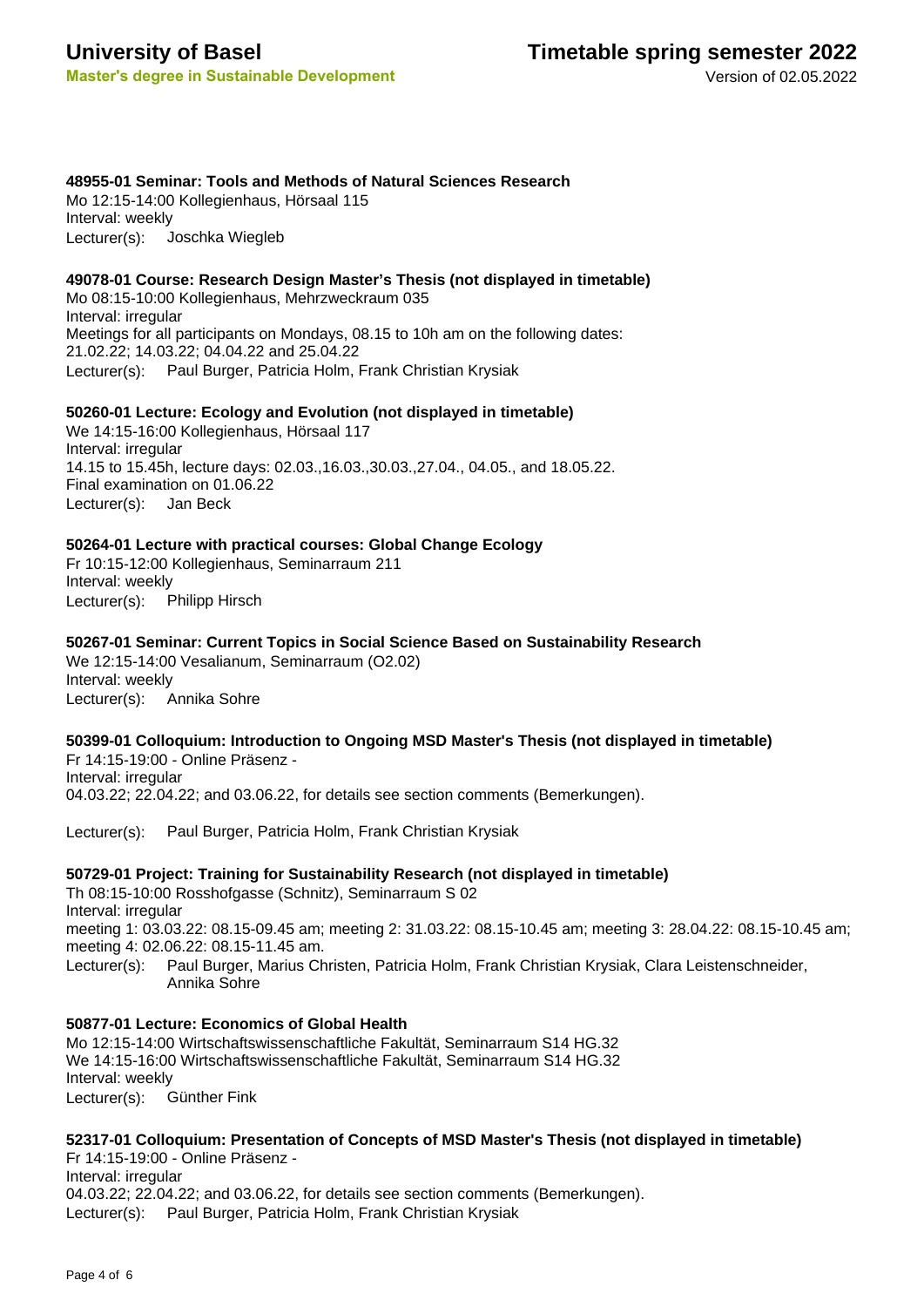### **53982-01 Colloquium: Presentation of Results of MSD Master's Thesis (not displayed in timetable)**

Fr 12:15-19:00 - Online Präsenz - Interval: irregular 04.03.22; 22.04.22; and 03.06.22, for details see section comments (Bemerkungen).

Lecturer(s): Paul Burger, Patricia Holm, Frank Christian Krysiak

**57245-01 Colloquium: Sustainability Science Research (social dimension) (not displayed in timetable)** Th 14:15-16:00 Bernoullistrasse 14/16, Kleiner Seminarraum 02.001 Interval: irregular Bernoullistrasse 14/16, Kleiner Seminarraum 02.001 Dates: 3. /17. and 24. March; 21. and 28. April; 12. May; 2. June: 14.15-16.00h.

Lecturer(s): Paul Burger, Rony Emmenegger

#### **60310-01 Lecture with practical courses: Introduction to Organic Farming Systems**

Fr 12:15-14:00 - Online Präsenz - Interval: weekly Lecturer(s): Paul Mäder

#### **60335-01 Lecture: Introduction to Corporate Responsibility**

Tu 08:15-10:00 Wirtschaftswissenschaftliche Fakultät, Auditorium Interval: weekly The course will be taught "in class" with a simultaneous live-stream and recording. Lecturer(s): Georg von Schnurbein

#### **60336-01 Lecture: Population and Economic Growth**

Mo 08:15-12:00 - Online Präsenz - Interval: weekly The course starts as an online course with Zoom and will switch to be taught "in class" during the semester (see dates below). Lecturer(s): Robert Stelter

#### **60867-01 Course: Qualitative Research in Sustainability Science**

We 10:15-12:00 Kollegienhaus, Hörsaal 115 Interval: weekly Lecturer(s): Annika Sohre

#### **62655-01 Lecture: Energy Economics**

Tu 14:15-16:00 Wirtschaftswissenschaftliche Fakultät, Seminarraum S14 HG.32 Interval: weekly Latest update (27.01.2022): The course will be taught in - class with a simoultaneous live-stream which will be recorded. Lecturer(s): Hannes Weigt

#### **62659-01 Lecture: Numerical Methods and Optimization**

We 12:15-14:00 Wirtschaftswissenschaftliche Fakultät, Seminarraum S15 HG.31 Interval: weekly Latest update (27.01.2022): The course will be taught in - class with a simoultaneous live-stream which will be recorded. Lecturer(s): Hannes Weigt

#### **63593-01 Lecture with practical courses: Methods in Policy Impact Assessment**

Mo 14:15-16:00 Geographie, Seminarraum EG 0-09 Interval: weekly Lecturer(s): Ruth Delzeit, Alena Schmidt